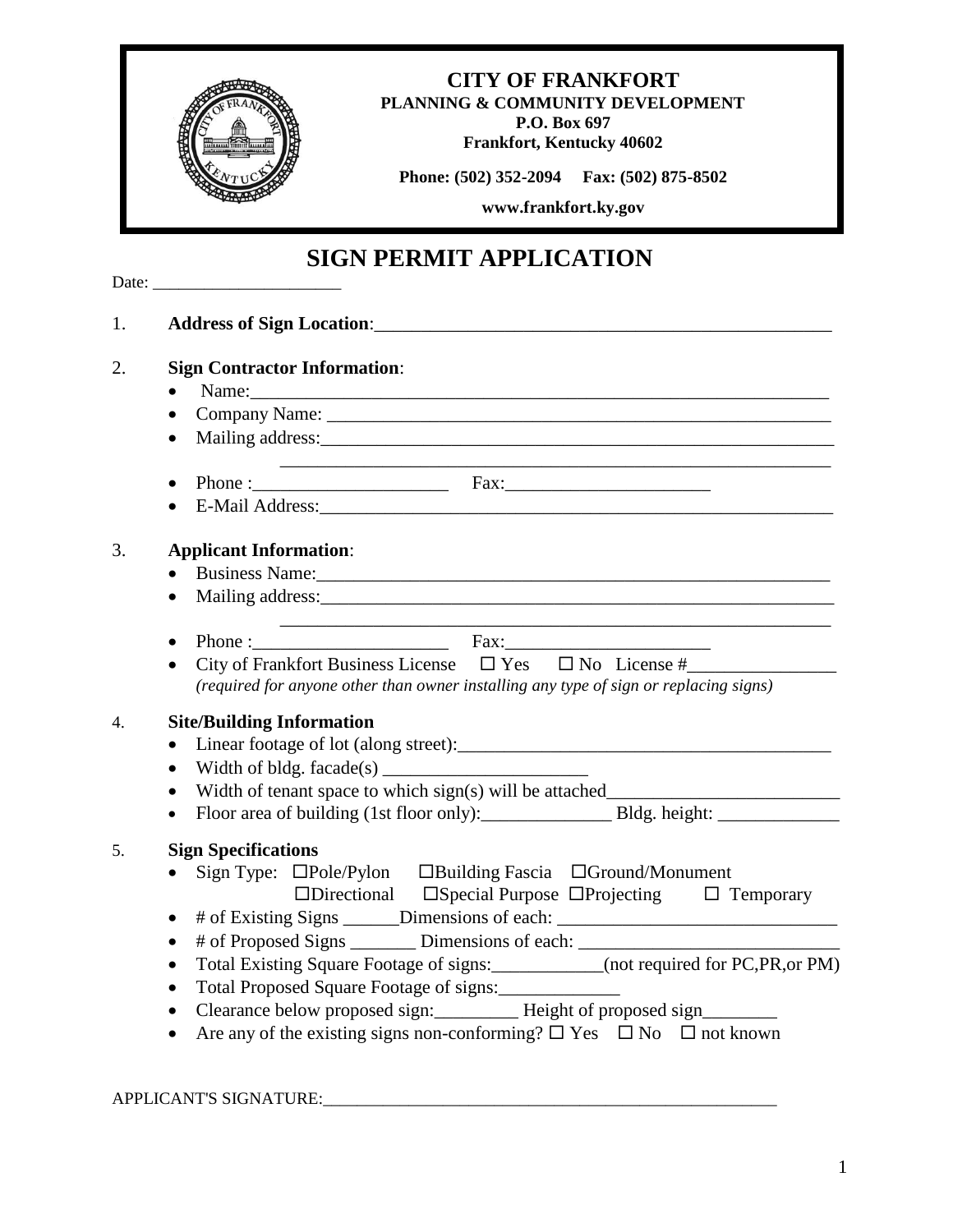## **SIGN PERMIT REQUIRED ATTACHMENTS**:

 $\square$  Sketch of proposed sign showing sign message and dimensions;

 $\square$  Sketch showing sign placement on building facade, OR sketch of site showing sign location on property, with setback distances from property lines indicated (whichever is applicable).

| <b>FOR OFFICIAL USE ONLY</b>                                                              |             |      |                |
|-------------------------------------------------------------------------------------------|-------------|------|----------------|
| Permit #                                                                                  | Permit Fee: |      | Zone District: |
|                                                                                           |             | Rear |                |
| Comments:                                                                                 |             |      |                |
| Planner Review: □Approved □ Denied Name:<br>date:                                         |             |      |                |
| Building Inspector Review (if applicable): $\Box$ Approved $\Box$ Denied initials<br>date |             |      |                |
| Electrical Inspector Review – Final: $\Box$ Approved $\Box$ Denied<br>initials<br>date    |             |      |                |